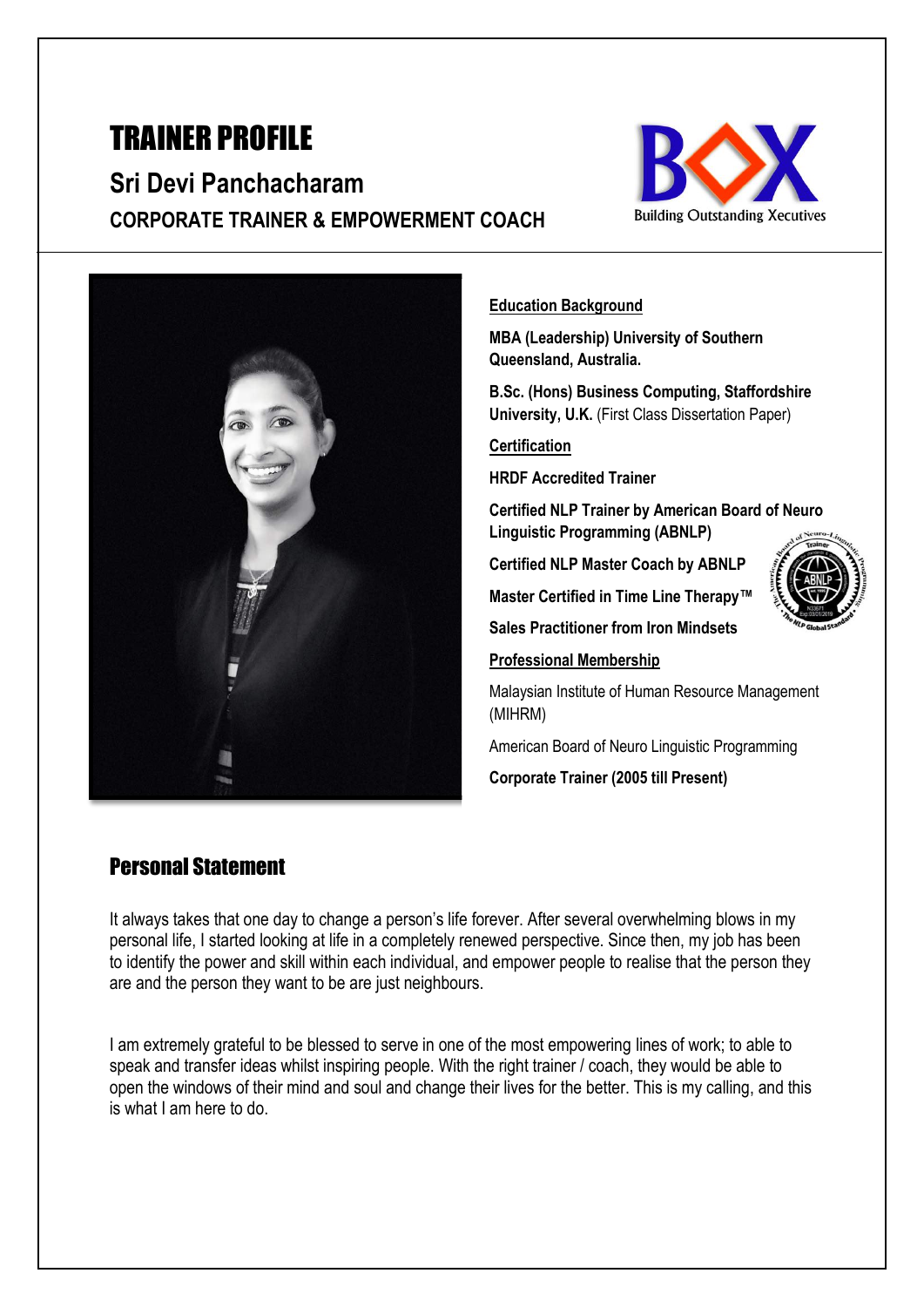## A Little More About the Trainer

Sri conducts free seminars which are open to everyone across all walks of life, with the intention of empowering as many individuals as possible. She also wears the hat of a Business Process Consultant for clients who hire her to reengineer their work processes to optimise efficiency within their organisation. As a Certified Master Coach, she also offers coaching sessions to her participants who need that extra boost to achieve their goals. During her Master certification programme which was attended by more than 18 nationalities across the world, she was awarded the 'NLP Super Star'.

Sri has been invited to speak at events such as the Malaysian National Assistant to the CEO Apex 2013 and as a guest speaker for Canon's Regional Master Promoters Conference in 2018. She also emcees for events; namely the Programme Collaboration of the Corporate Finance qualification (CFq) between SIDC, ICAEW and CICA, 50th anniversary dinner for the Jaffenese Corporative Housing Society and the Women Entrepreneur's Excellence Awards 2011 organised by GOPIO, which was attended by notable VVIPs such as YMM Tunku Ampuan Najihah binti Tunku Besar and Tan Sri Devaki Krishnan.



#### Training Style: Keeping the Workshop Upbeat!

Anyone who is familiar with Sri will know that training is not just another job for her- it's her passion. Her trainings are focused on creating a purposeful impact, flavoured with sensible humour whilst maintaining the element of fun and excitement throughout the programmes. She also relates to her audience well, by using current and relevant case scenarios. After every break, participants are given an opportunity to engage in endorphin and adrenaline stimulating activities to ensure high concentration levels throughout the training.



**Alfred Mercier**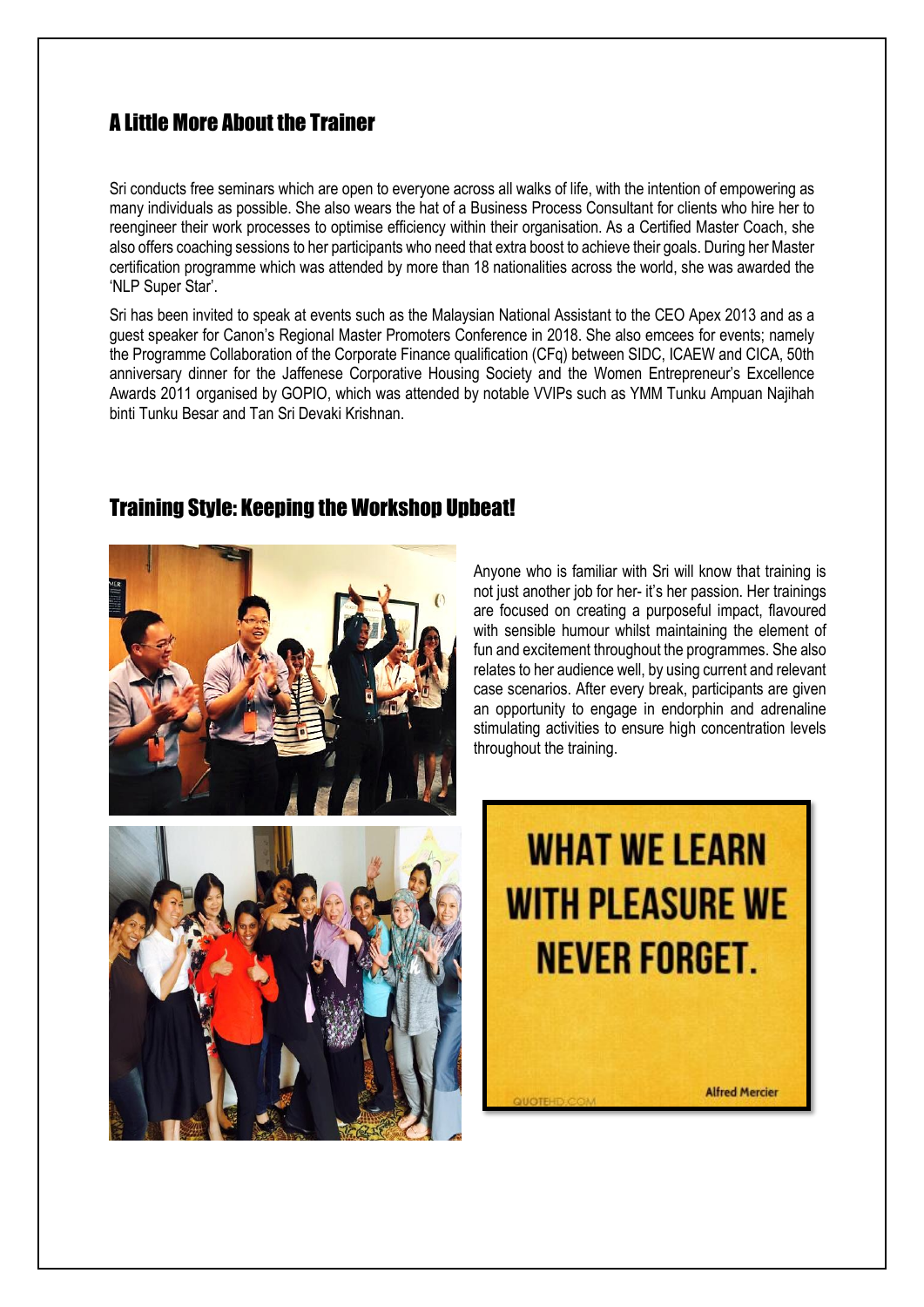## Hands-On Training Activities

Participants are encouraged to think, expand their thoughts, create new ideas and step out of their comfort zones. In her workshops, everyone has a voice and discovers new dimensions of themselves. There is never a dull moment in Sri's workshop. Every primary concept is immediately supplemented with a hands-on activity, discussion, presentation or quiz. This is to ensure that the participants leave the training with a clear idea on what they need to do when they return to their jobs.







#### The Star Reward System

All participants who have attended Sri's training would be very familiar with the 'star' system. She uses this interesting method to keep her audience engaged to maximise their absorption rate of learning in the workshop.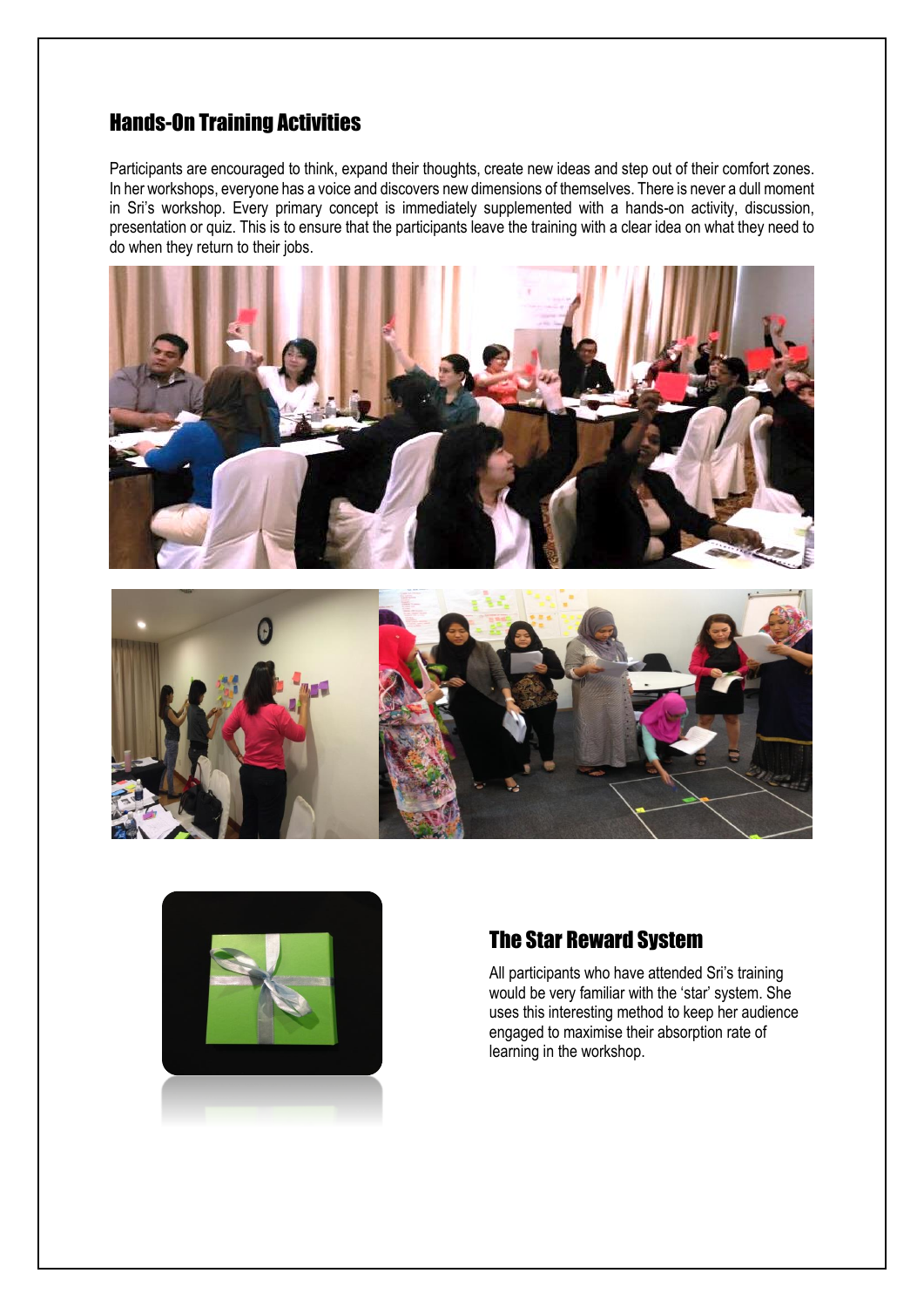## List of Corporate Clients, Just to Name a Few

Sri has worked with many corporate clients throughout Malaysia and Brunei.

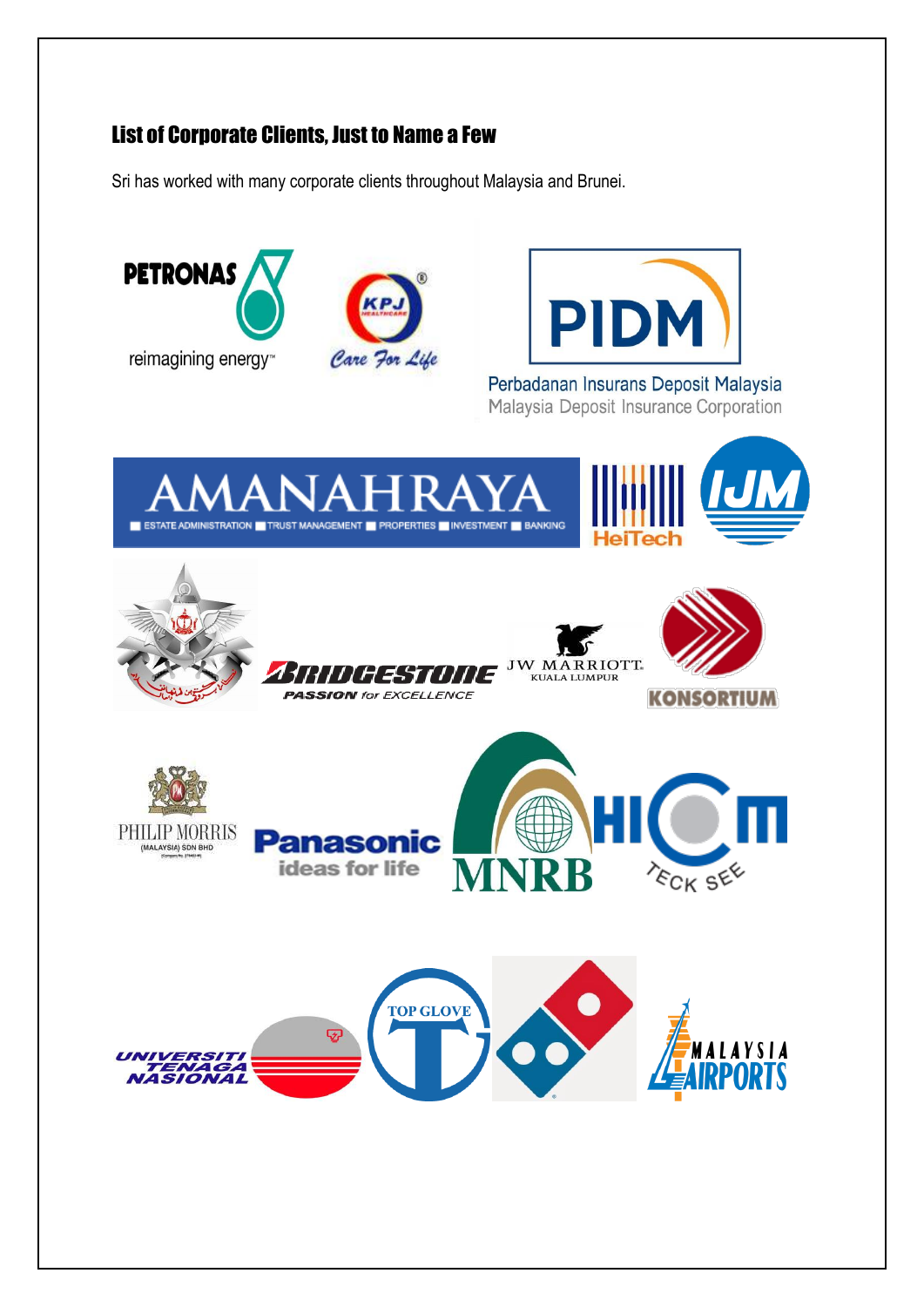## Area of Competence

| <b>Power Presentation</b><br><b>Skills</b> | <b>Business</b><br>Communication<br><b>Skills</b>      | Professional<br>Etiquette &<br>Grooming  | <b>Time Management</b>                                  |
|--------------------------------------------|--------------------------------------------------------|------------------------------------------|---------------------------------------------------------|
| Emotional<br>Intelligence                  | <b>Business &amp; Report</b><br><b>Writing Skills</b>  | <b>Leadership Skills</b>                 | <b>Customer Service</b>                                 |
| <b>Creative Thinking</b>                   | <b>Problem Solving &amp;</b><br><b>Decision Making</b> | <b>Professional Office</b><br>Management | <b>Clerical &amp; Secretarial</b><br><b>Development</b> |

# Training Methodology

All these soft skill courses are conducted in a workshop format; 70% activities and 30% theory. Her courses are aimed to make a difference, and the simple techniques she imparts are designed to make an immediate impact once participants return to work. The training methodologies in Sri's trainings usually include most of the following:

- Pre & post tests
- Open Talk: Knowledge Sharing
- Stand Up Discussion Sessions
- Ice-Breakers
- Quizzes
- Energisers
- Case Studies
- Group Brainstorming
- Real-Life Cases
- Role Plays
- Relevant Videos
- Recording & Video Playback
- Mock Presentations